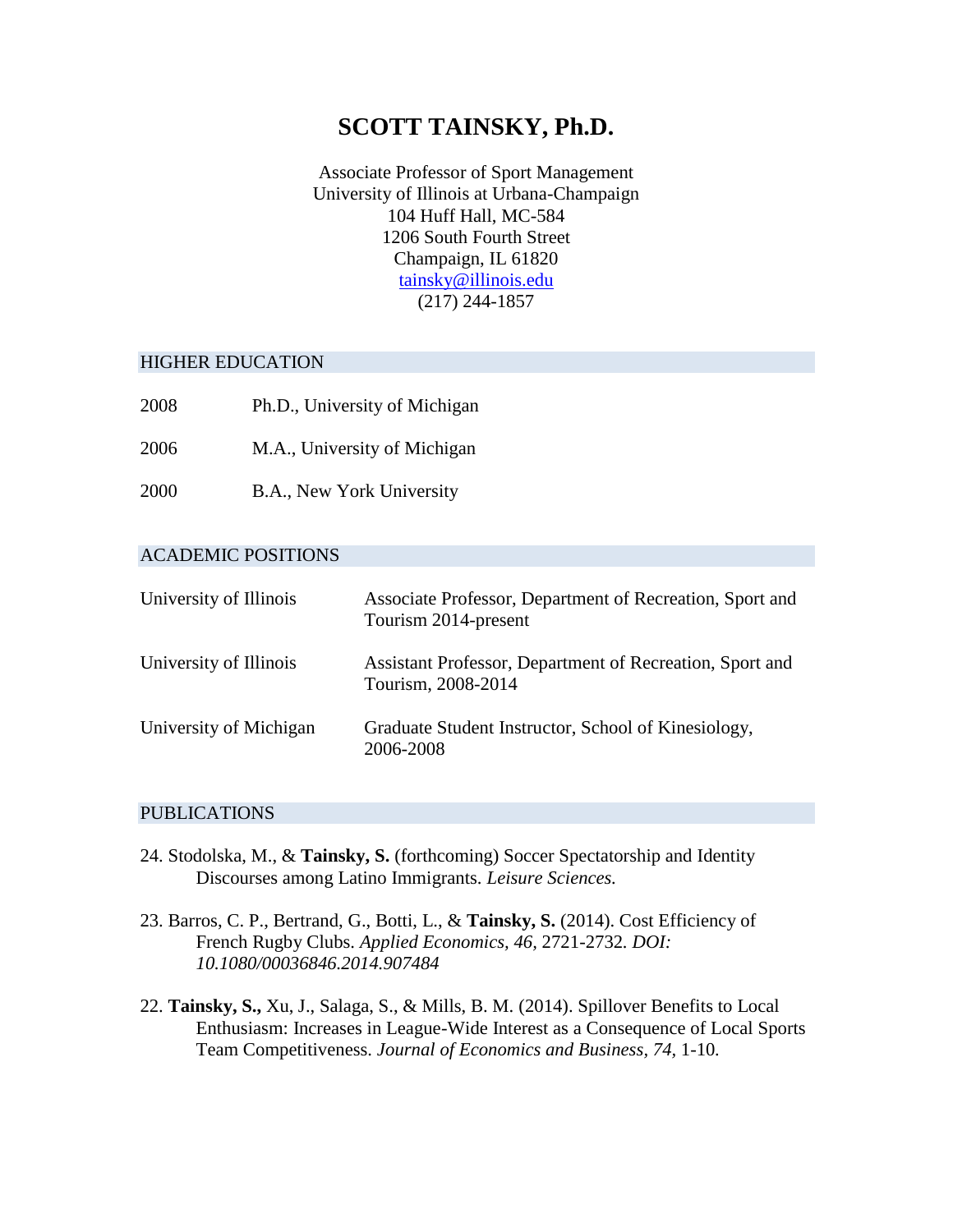- 21. Kihl, L. K., **Tainsky, S.,** Babiak, K., & Bang, H. (2014). Evaluation of a Cross-Sector Community Initiative Partnership: Delivering a Local Sport Program. *Evaluation and Program Planning, 44,* 36-47*.*
- 20. Barros, C. P., Peypoch, N., & **Tainsky, S.** (2014). Cost Efficiency of French Soccer League Teams. *Applied Economics, 46*(8), 781-789*. doi:10.1080/00036846.2013.854304*
- 19. Sharaievska, I., Stodolska, M., **Tainsky, S.**, & Ryan, A. (in press). Minority Youth's Participation in an Organized Sport Program: Needs, Motivations and Facilitators. *Journal of Leisure Research.*
- 18. Kihl, L. K., Babiak, K., & **Tainsky, S.** (2014). Evaluating the Implementation of a Professional Sport Team's Corporate Community Involvement Initiative. *Journal of Sport Management, 28,* 324-337.
- 17. Salaga, S., & **Tainsky, S.** (in press). The Effects of Uncertainty of Outcome, Scoring and Pre-Game Expectations on Nielsen Ratings for Bowl Championship Series Games. *Journal of Sports Economics. doi:10.1177/1527002513497236*
- 16. **Tainsky, S.,** Kerwin, S., Xu, J., & Zhou, Y. (2014). Will the Real Fans Please Remain Seated? Gender and Television Ratings for Pre-Game and Game Broadcasts. *Sport Management Review, 17,* 190-204. *http://dx.doi.org/10.1016/j.smr.2013.04.002*
- 15. **Tainsky, S.,** Xu, J., & Zhou, Y. (2014). Qualifying the Game Uncertainty Effect: A Game-Level Analysis of NFL Postseason Broadcast Ratings. *Journal of Sports Economics, 15,* 219-236.*. doi:10.1177/1527002512457946*
- 14. Sung, Y. T., & **Tainsky, S.** (2014). The National Football League Wagering Market: Simple Strategies and Bye Week-Related Inefficiencies. *Journal of Sports Economics, 15,* 365-384*. doi:10.1177/1527002512466557*
- 13. **Tainsky, S.,** & Jasielec, M. S. (2014). Television Viewership of NFL Out-of-Market Games in League Markets: Traditional Demand Shifters and Local Team Influence. *Journal of Sport Management, 28,* 94-108*.*
- 12. **Tainsky, S.,** Mills, B., & Winfree, J. A. (2013). Further Examination of Potential Bias Among MLB Umpires. *Journal of Sports Economics. doi:10.1177/1527002513487740*
- 11. Santos, C. A., **Tainsky, S.,** Schmidt, A., & Shim, C. S. (2013). Framing the Octagon: An Analysis of News-Media Coverage of Mixed Martial Arts. *International Journal of Sport Communication, 6,* 66-86*.*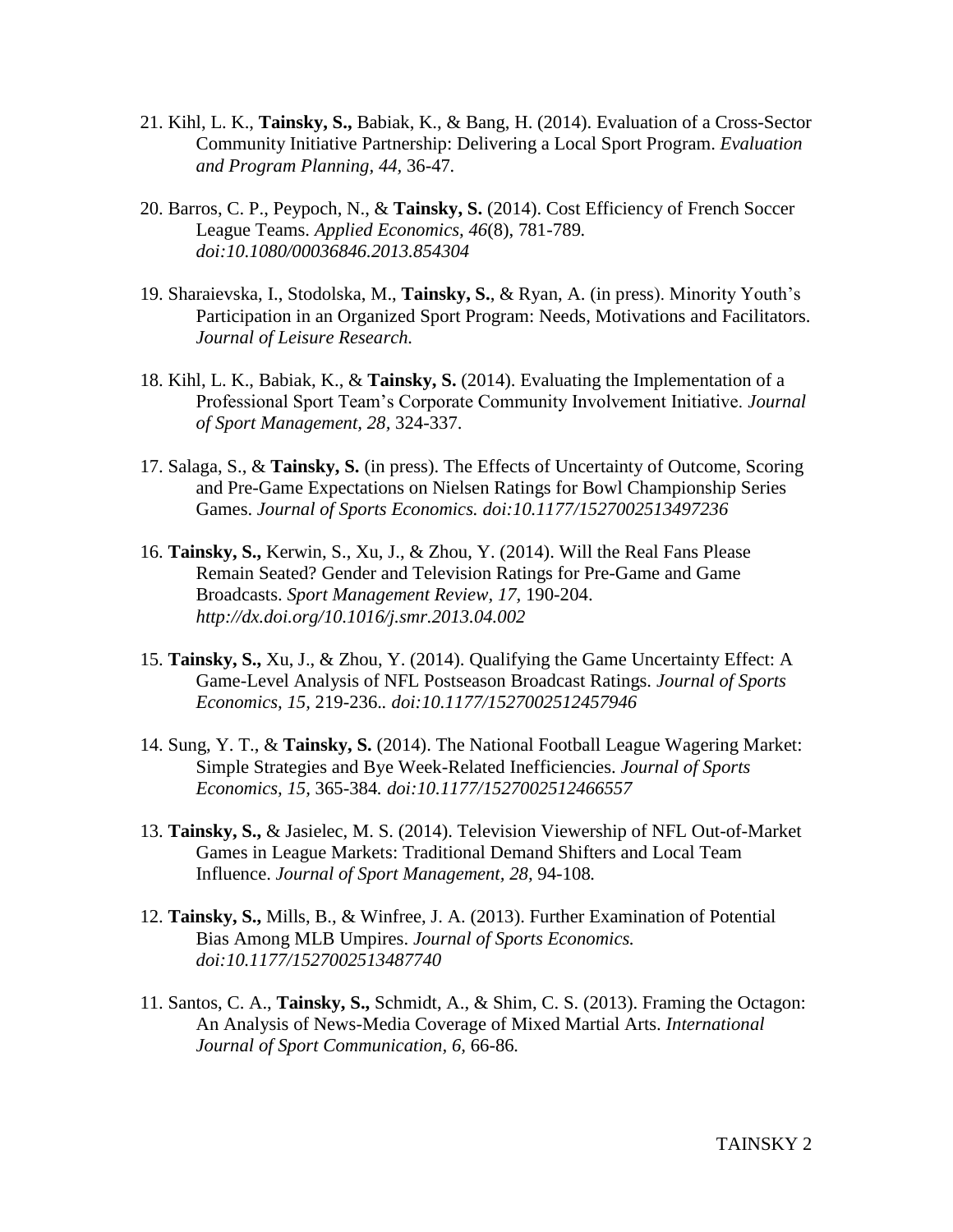- 10. **Tainsky, S.**, Salaga, S., & Santos, C. A. (2013). Determinants of Pay-Per-View Broadcast Viewership in Sports: The Case of the Ultimate Fighting Championship. *Journal of Sport Management, 27,* 43-58*.*
- 9. **Tainsky, S**., Salaga, S., & Santos, C. A. (2012). Estimating Attendance for the Ultimate Fighting Championship: A Demand Theory Approach [Special Issue on Combat Sports]. *International Journal of Sport Management and Marketing, 11*(3/4), 206-224*.*
- 8. **Tainsky, S.,** & McEvoy, C. (2012). Television Broadcast Demand in Markets Without Local Teams. *Journal of Sports Economics, 13*(3), 245-260.
- 7. Babiak, K., Mills, B., **Tainsky, S.,** & Juravich, M. (2012). An Investigation into Professional Athlete Philanthropy: Is Charity Part of the Game? *Journal of Sport Management, 26*(2), 159-176*.*
- 6. **Tainsky, S.,** & Babiak, K. (2011). Professional Athletes and Charitable Foundations: An Exploratory Investigation. *International Journal of Sport Management and Marketing, 9*(3/4), 133-153.
- 5. **Tainsky, S.,** & Winfree, J.A. (2010). Short-Run Demand and Uncertainty of Outcome in Major League Baseball. *Review of Industrial Organization*, *37*(3), 197-214.
- 4. **Tainsky, S.,** & Stodolska, M. (2010). Population Migration and Team Loyalty in Professional Sports. *Social Science Quarterly, 91*(3), 801-815.
- 3. **Tainsky, S.** (2010). Television Broadcast Ratings for National Football League Contests. *Journal of Sports Economics, 11*(6), 629-640*.*
- 2. **Tainsky, S.,** & Winfree, J.A. (2010). Discrimination and Demand: The Effect of International Players on Attendance in Major League Baseball. *Social Science Quarterly*, *91*(1), 117-128.
- 1. **Tainsky, S.,** & Winfree, J.A. (2008). Financial Incentives and League Policy: The Example of Major League Baseball's Steroid Policy. *European Sport Management Quarterly*, *8*(1), 67-81.

## CHAPTERS IN BOOKS

Kihl, L. K., & **Tainsky, S.** (2013). Delivery of Large-Scale CSR Efforts Through Corporate Community Involvement: Lessons from Major League Baseball's Reviving Baseball in Inner Cities Program. *In* J. L. Paramio, K. Babiak, & G. Walters (Eds.), *The Routledge Handbook of Sport and Corporate Social Responsibility.* London: Routledge.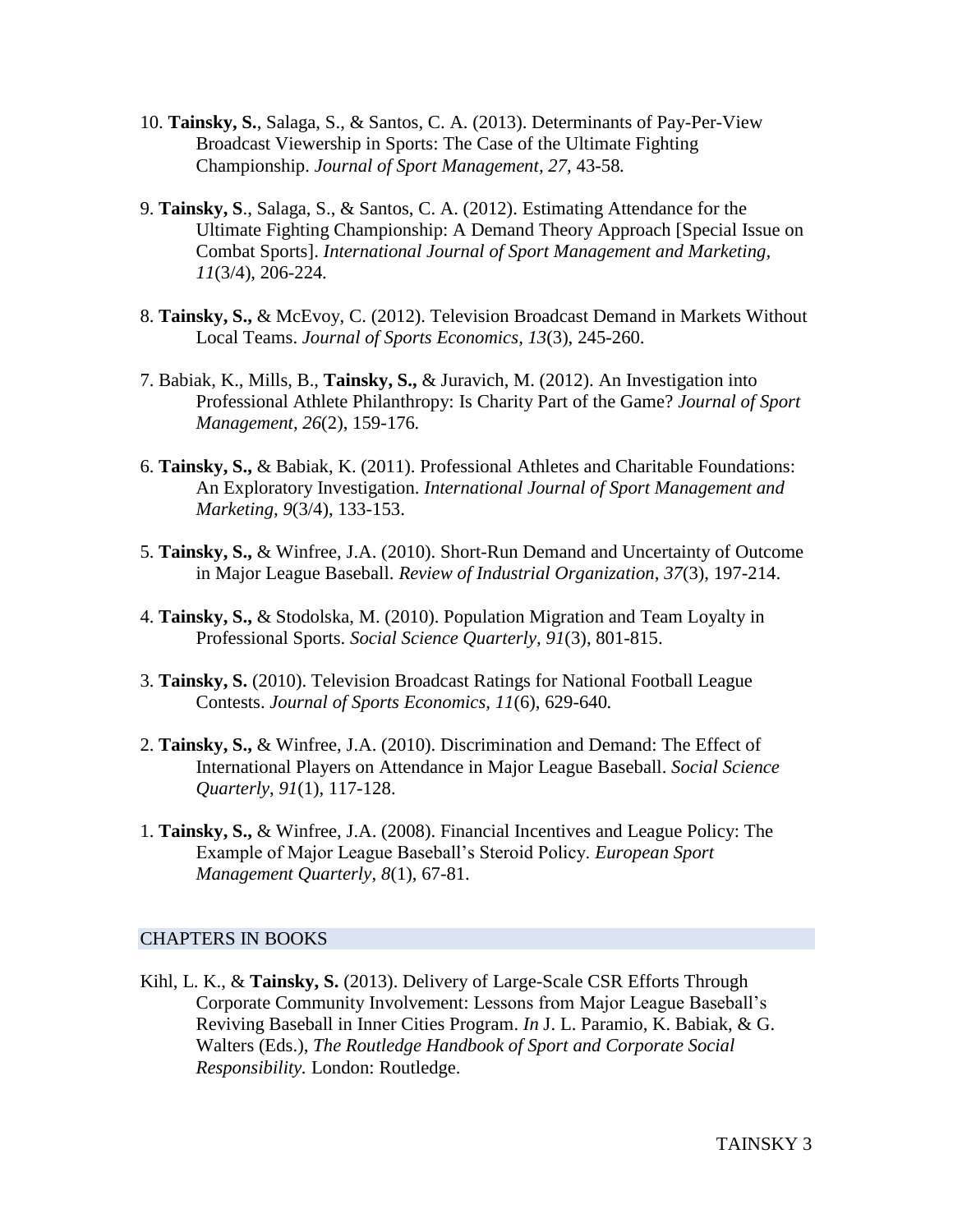### MANUSCRIPTS UNDER REVIEW

- Schmidt, K.A., & **Tainsky, S.** De Campamentos a Escuelas: The Three-Stage Development of Major League Baseball Team Academies in the Dominican Republic. Under 2<sup>nd</sup> Review.
- Xu, J., Sung, H., **Tainsky, S.**, Mondello, M., Intra-Game Ratings in Winning, Losing and Neutral Markets. Under 2<sup>nd</sup> Review.
- Xu, J., **Tainsky, S.**, & Liang, W. A National Pride, Harmony and Competitive Balance in the Chinese Soccer League. Under Review.
- **Tainsky, S.**, Xu, J., Mills, B. M., & Salaga, S. How Success and Uncertainty Compel Interest in Related Goods. Under Review.
- Salaga, S., & **Tainsky, S.** Demanding the Expected: Betting Lines and College Football Television Ratings. Under Review.

### RESEARCH IN PROGRESS

- Kerwin, S., & **Tainsky, S.** Reciprocity, Equity and Efficiency in the Administration of Sport Programs.
- Sung, H., & **Tainsky, S.** When do Neutral Markets Behave like Home Markets?
- **Tainsky, S.** From Rivalry to Reciprocity: Increasing Equity and Mitigating Conflict between Adversaries in Zero-Sum Games.
- Yang, Q., Xu, J., & **Tainsky, S.** Competitive Balance in Chinese Table Tennis.

#### SELECTED ABSTRACTS, PROCEEDINGS AND PRESENTATIONS

- 29. Mills, B. M., Salaga, S., & **Tainsky, S.** (November 2014). Primary Market Ticket Purchases and Dynamic Characteristics of Demand for Repeat Buyers in the NBA. *Southern Economic Association Conference. Atlanta, GA.*
- 28. **Tainsky, S.,** Xu, J., Mills, B. M., & Salaga, S. (June 2014). Contingent Interest in the League: Home Team Postseason Probability and Out-of-Market Television Demand in the NFL. *Western Economic Association International Conference. Denver, CO.*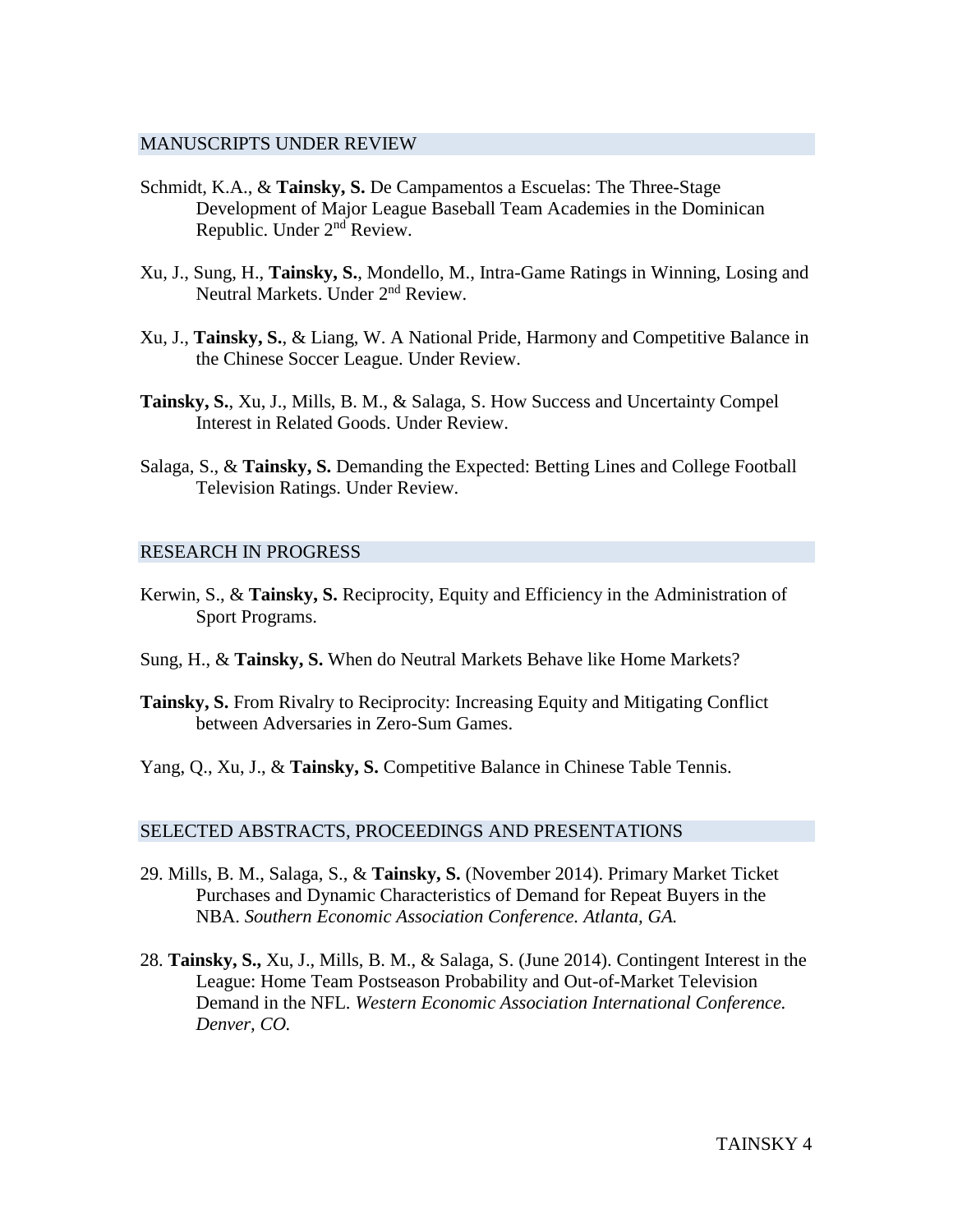- 27. Sung, H., **Tainsky, S.**, & Xu, J. (May 2014). Scoring Margin and Variation in the Effect on Demand Across Winning, Losing and Neutral Markets. *North American Society for Sport Management Conference. Pittsburgh, PA.*
- 26. Xu, J., **Tainsky, S.**, Mills, B. M., & Salaga, S. (May 2014). Local Team Playoff Prospects and Out-of-Market Television Viewership in the NFL. *North American Society for Sport Management Conference. Pittsburgh, PA.*
- 25. Mondello, M., Sung, H., & **Tainsky, S.** (November 2013). A Tale of Three Cities: Intra-Game Ratings in Winning, Losing and Neutral Markets. *Southern Economic Association Conference. Tampa, FL.*
- 24. Salaga, S., Mills, B. M., Xu, J., & **Tainsky, S.** (November 2013). Collateral Consequences of Team-Level Competitiveness Expressed through Television Ratings. *Southern Economic Association Conference. Tampa, FL.*
- 23. Schmidt, K. A., & **Tainsky, S.** (June 2013). Creciendo El Juego: An Institutional Perspective on Changes in the Structure of the Dominican Baseball Academies. *North American Society for Sport Management Conference. Austin, TX.*
- 22. **Tainsky, S.**, Kerwin, S., Xu, J., & Zhou, Y. (May 2013). Will the Real Fans Please Remain Seated? Gender and Television Ratings for NCAA Football Pre-Game and Game Broadcasts. *North American Society for Sport Management Conference. Austin, TX.*
- 21. Salaga, S., & **Tainsky, S.** (July 2012). The Uncertainty of Outcome and Scoring Effects on Nielsen Ratings for Bowl Championship Series Games. *Western Economic Association International Conference. San Francisco, CA.*
- 20. Santos, C. A., **Tainsky, S.**, Schmidt, K. A., & Shim, C. S. (May 2012). From Human Cockfighting to Legitimate Sport: Politicians Weigh in on MMA. *North American Society for Sport Management Conference. Seattle, WA.*
- 19. **Tainsky, S.**, Xu, J., & Zhou, Y. (May 2012). The Effect of Game Uncertainty on Demand for Postseason Games. *North American Society for Sport Management Conference. Seattle, WA.*
- 18. Santos, C. A., **Tainsky, S.**, Schmidt, K. A., & Shim, C. S. (March 2012). Framing the Octagon: A Media Analysis of Mixed Martial Arts and the Ultimate Fighting Championship. *Summit on Communication and Sport. Peoria, IL.*
- 17. Sharaievska, I., Stodolska, M., **Tainsky, S.**, & Ryan, A. (November 2011). Increasing Physical Activity among Minority Youth through Organized Sports Programs. *National Recreation and Parks Association Congress and Exposition. Atlanta, GA.*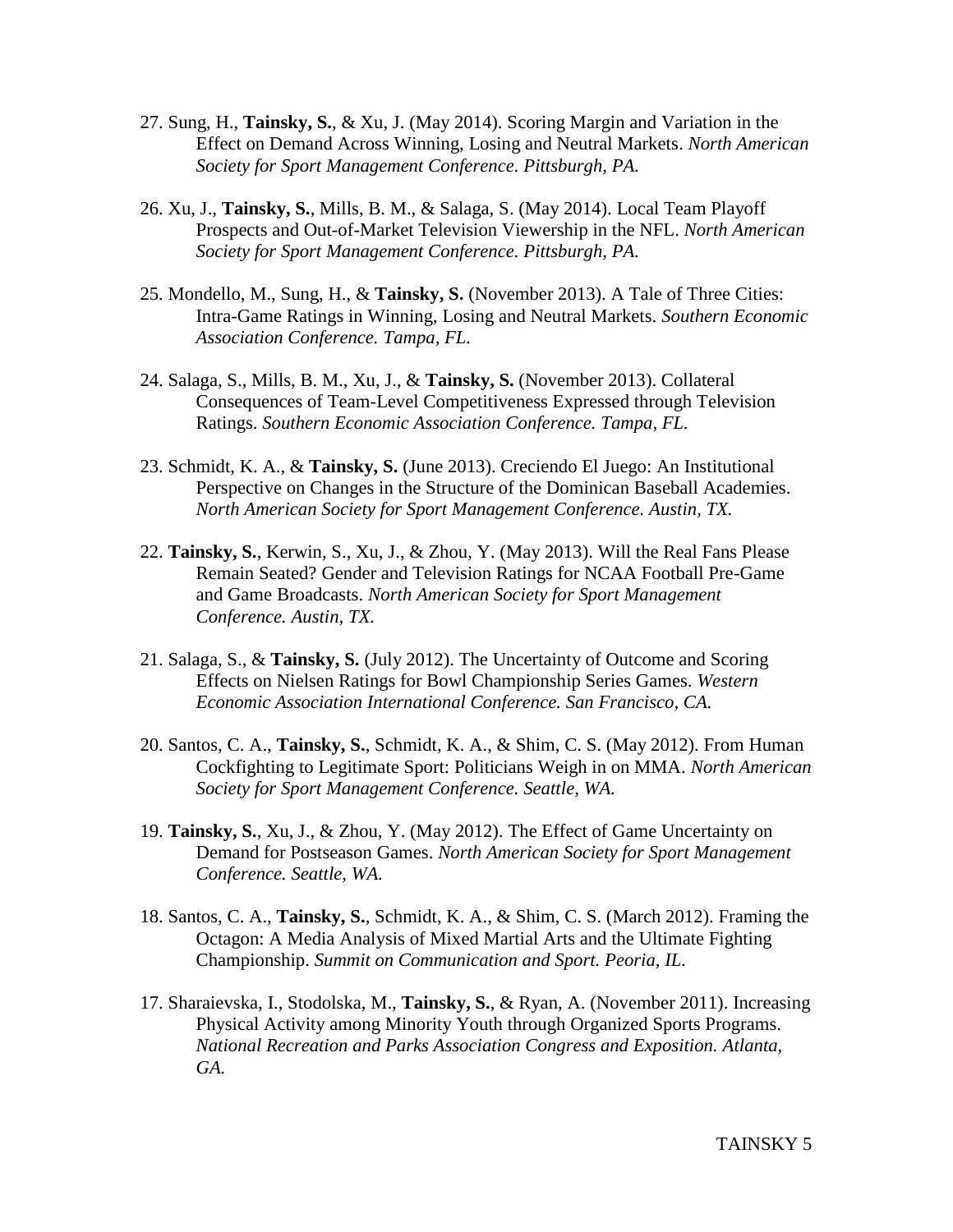- 16. **Tainsky, S.**, McEvoy, C. D., & Jasielec, M. (October 2011). Viewership Maximization in Non-NFL Markets. *Annual Conference of the Sport Marketing Association. Houston, TX.*
- 15. **Tainsky, S.,** Mills, B., & Winfree, J. A. (July 2011). Umpire Bias in MLB. *Western Economic Association International Conference. San Diego, CA.*
- 14. **Tainsky, S.**, Salaga, S., & Santos, C. A. (June 2011). Demand for Individual Sports: Estimating Pay-Per-View Buyrates for the Ultimate Fighting Championship. *North American Society for Sport Management Conference. London, ON, CA.*
- 13. Sharaievska, I., Stodolska, M., & **Tainsky, S.** (April 2011). Social Capital and Well-Being Outcomes of the Reviving Baseball in Inner-Cities Program for Underprivileged Minority Youth. *Association of American Geographers Conference. Seattle, WA.*
- 12. Stodolska, M., **Tainsky, S.,** & Burset, S. (October 2010). Soccer Spectatorship and Transnational Identity Discourses among Latino Immigrants. *National Recreation and Parks Association Congress and Exposition. Minneapolis, MN.*
- 11. Stodolska, M., & **Tainsky, S.** (August 2010). Soccer Spectatorship and National Identity among Latino Immigrants in the U.S. *World Leisure Congress. ChunCheon, Korea.*
- 10. **Tainsky, S.** (June 2010). Demand for Non-local Game Telecasts: Conventional Demand Shifters and Local Team Influence. *North American Society for Sport Management Conference. Tampa, FL*.
- 9. **Tainsky, S.,** & McEvoy, C.D. (June 2010). Television Broadcast Demand in Markets Without Local Teams. *North American Society for Sport Management Conference. Tampa, FL*.
- 8. **Tainsky, S.** (May 2009). Derived Demand in Professional Sport. *North American Society for Sport Management Conference. Columbia, SC*.
- 7. **Tainsky, S.,** & Winfree, J.A. (May 2009). Discrimination among MLB Umpires. *North American Society for Sport Management Conference. Columbia, SC*.
- 6. Fort, R.F., Gerrard, B., Lockett, A., Humphreys, B. Soebbing, B., **Tainsky, S.**, Winfree, J.W., Coulson, E. (May 2008). Symposium: Managerial Economics Issues in Pro Sports: EPL Momentum, MLB Pricing, MLB Demand, and North American League Tax Policy. *North American Society for Sport Management Conference. Toronto, ON, CA*.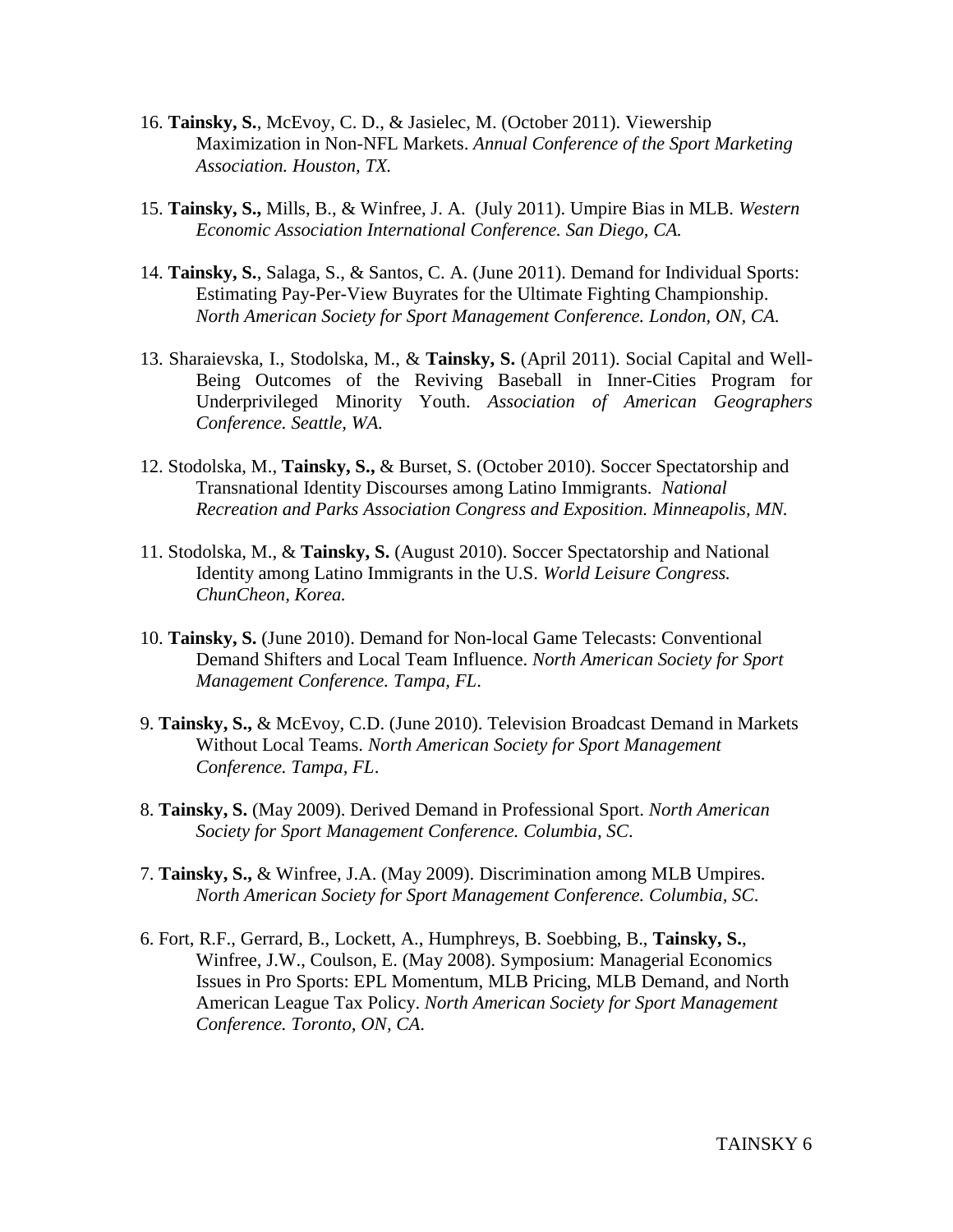- 5. Babiak, K., **Tainsky, S.**, & Juravich, M. (May 2008). Professional Athlete Philanthropy: Walking the Talk? *North American Society for Sport Management Conference. Toronto, ON, CA*.
- 4. **Tainsky, S.,** & Babiak, K. (June 2007). Professional Athletes and Charitable Involvement. *North American Society for Sport Management Conference. Ft. Lauderdale, FL*.
- 3. Humphreys, B., Maxcy, J., Winfree, J.A., **Tainsky, S.**, & Bradbury, J.C. (June 2007). Symposium: Economic and Financial Aspects of Professional Team Sports. *North American Society for Sport Management Conference. Ft. Lauderdale, FL*.
- 2. **Tainsky, S.,** & Winfree, J.A. (May 2007). Discrimination and Demand: The Effect of International Players on Major League Baseball Attendance. *International Association of Sports Economists Conference. Dayton, OH*.
- 1. **Tainsky, S.,** & Winfree, J.A. (June 2006). Estimating the Cost of Major League Baseball's Steroid Policy. *North American Society for Sport Management Conference. Kansas City, MO*.

## **GRANTS**

- *Integrating Sports: Critical Approaches to Sport, Culture, and Performance.* Burgos, Jr., A. (Co-Director), & **Tainsky, S.** (Co-Director). Illinois Program for Research in the Humanities Cluster Grant. August 2014-May 2015. (\$2,500).
- *Understanding the Nature of Social Networks and the Complexities of Generosity Within a National Sport System.* Kerwin, S. (PI), & **Tainsky, S.** (Co-PI), Brock SSHRC Institutional Grant. January 2014-December 2014. (\$2,843).
- *Will the Real Fans Please Stay Seated? Gender and Television Ratings for NCAA Football Pre-game and Game Broadcasts.* **Tainsky, S.** (PI), UIUC Campus Research Board. Fall 2012. (\$13,880).
- *Gender and Televised Sport: An Examination of NCAA Football Viewership.* **Tainsky, S.**  (PI), Janet B. Parks NASSM Research Grant. Summer 2012. (\$1,900).
- *Promoting Health, Well-Being and Education through Major League Baseball's Reviving Baseball in Inner Cities Program.* **Tainsky, S.** (PI), Stodolska, M., & Ryan, A. Center on Health, Aging, and Disability. February 2010-February 2011 (\$15,000).

## **TEACHING**

Courses Instructed at the University of Illinois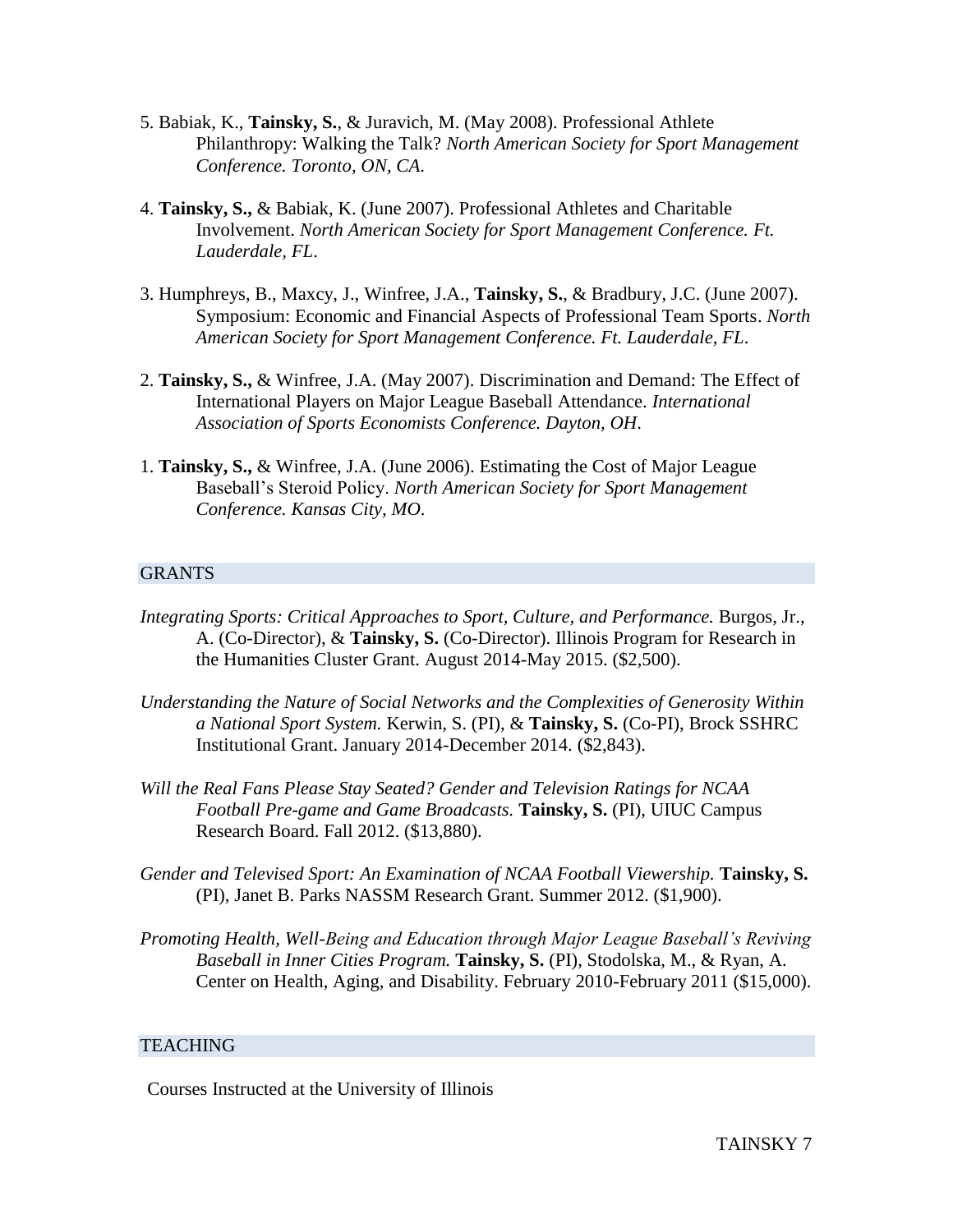| Course                                        | Term(s)                       |
|-----------------------------------------------|-------------------------------|
| Foundations of Sport Management (RST 130)     | <b>Fall 2014</b><br>Fall 2013 |
| Sport Economics (RST 199SE)                   | Spring 2011                   |
|                                               | Spring 2010                   |
| Critical Issues in Sport Management (RST 520) | <b>Fall 2012</b>              |
|                                               | <b>Fall 2011</b>              |
| Finance and Budgeting (RST 516*)              | Spring 2014                   |
|                                               | Spring 2013                   |
|                                               | Spring 2012                   |
|                                               | Spring 2011                   |
|                                               | Spring 2010                   |
|                                               | Spring 2009                   |
| Finance and Budgeting (RST 516) Online        | Summer 2014                   |
|                                               | Summer 2013                   |
|                                               | Spring 2013                   |
|                                               | Fall 2012                     |
|                                               | Summer 2012                   |
|                                               | Spring 2012                   |
|                                               | Summer 2011                   |
|                                               | <b>Fall 2010</b>              |
|                                               | Summer 2010                   |
|                                               | Spring 2010                   |
|                                               | <b>Fall 2009</b>              |
|                                               | Summer 2009                   |
| Sport Economics (RST 594SE)                   | <b>Fall 2010</b>              |

Courses Instructed at the University of Michigan

**Course** Economics of Sport (SM 331) Fall 2007

Fall 2006

\* Previously 594FB

# GRADUATE STUDENT SUPERVISION (all at the University of Illinois)

| Degree | Role      | Active | Completed |
|--------|-----------|--------|-----------|
| Ph.D.  | Chair     |        |           |
| Ph.D.  | Committee |        |           |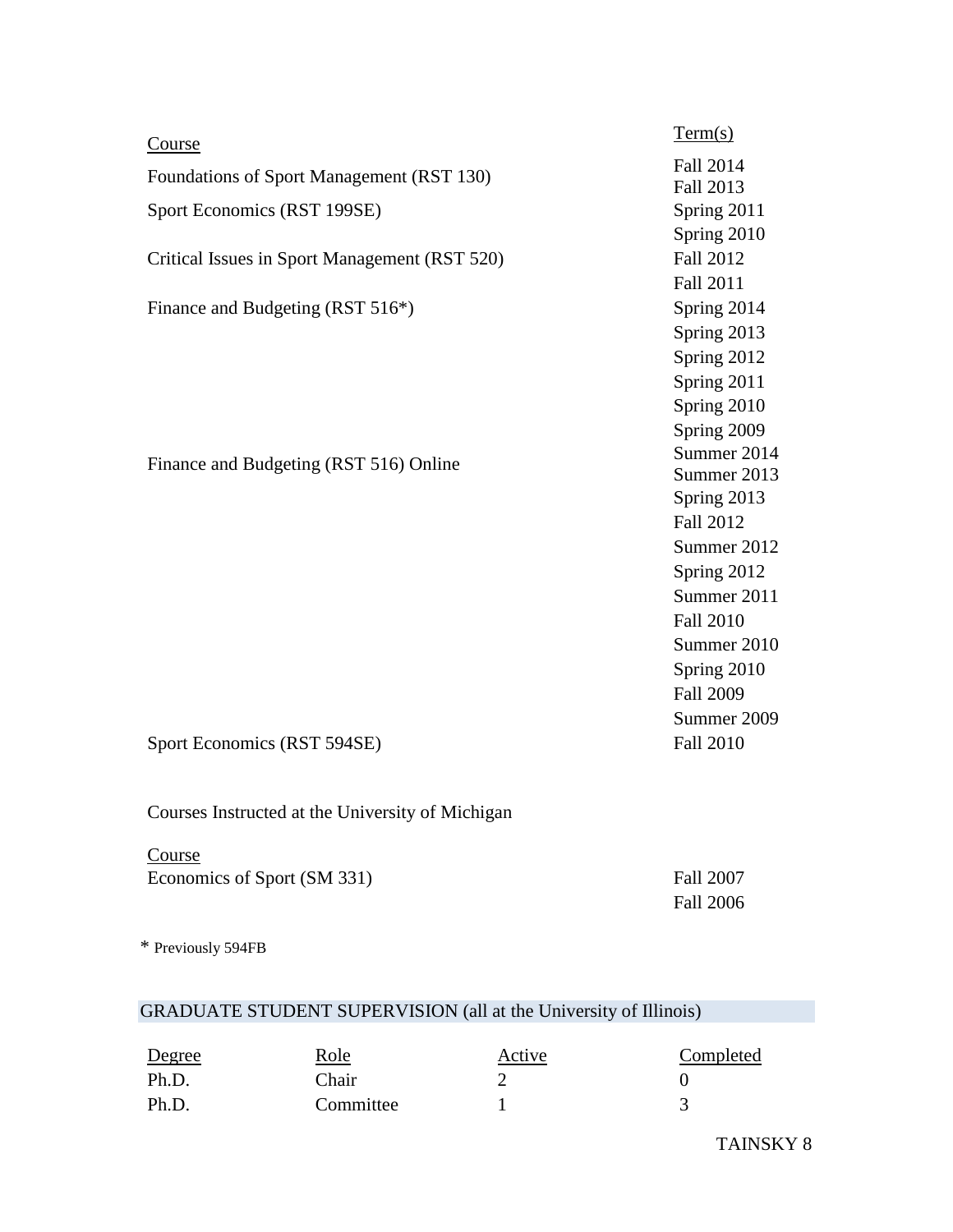| Master's Thesis             | Advisor/Chair |  |
|-----------------------------|---------------|--|
| Master's Non-thesis Advisor |               |  |
| Total                       |               |  |

### *Doctoral Students – Chair*

Jie Xu, Illinois RST, (May 2015, Sports Economics)

Kelsey LeFevour, Illinois RST, (May 2018, Disability Sport)

## *Doctoral Students – Committee Member*

Namhyun Kim, Illinois RST, *Tourism Destination Competitiveness, Globalization, and Strategic Development from a Development Economics Perspective.* (May 2012)

Scott Martin, Illinois RST, *Share, Like, Tweet and Cheer: An Examination of Social Media Usage and the NFL.* (August 2012)

Emeka Anaza, Illinois RST, *An exploration of the possible adoption and enforcement of gender equity policies in Nigeria to help deal with matters of sex discrimination in athletics.* (May 2014)

Jeff Guin, Illinois Higher Education, (May 2015, Decision-Making and Big Ten Realignment)

## *Master's Students (Thesis)—Advisor/Chair*

Yoon Tae Sung, Illinois RST, *The Efficient Market Hypothesis and Gambling on National Football League Games,* (May 2011) Placement: Doctoral Program in Sport Management at Florida State University

Yilun Zhou, Illinois RST, *Enhanced Market Value of American Athletes with International Teammates* (August 2013) Placement: Doctoral Program in Recreation, Sport & Tourism at University of Illinois

Kelsey LeFevour, Illinois RST, *Competing and Conflicting Narratives: A Framing Analysis of the Paralympic Games in The New York Times and USA Today between 1996 and 2013* (June 2014) Placement: Doctoral Program in Recreation, Sport & Tourism at University of Illinois

Ho Jun Sung, Illinois RST, *Television Viewership and Rivalry in the National Football League* (July 2014) Placement: Doctoral Program in Sport Management at University of Florida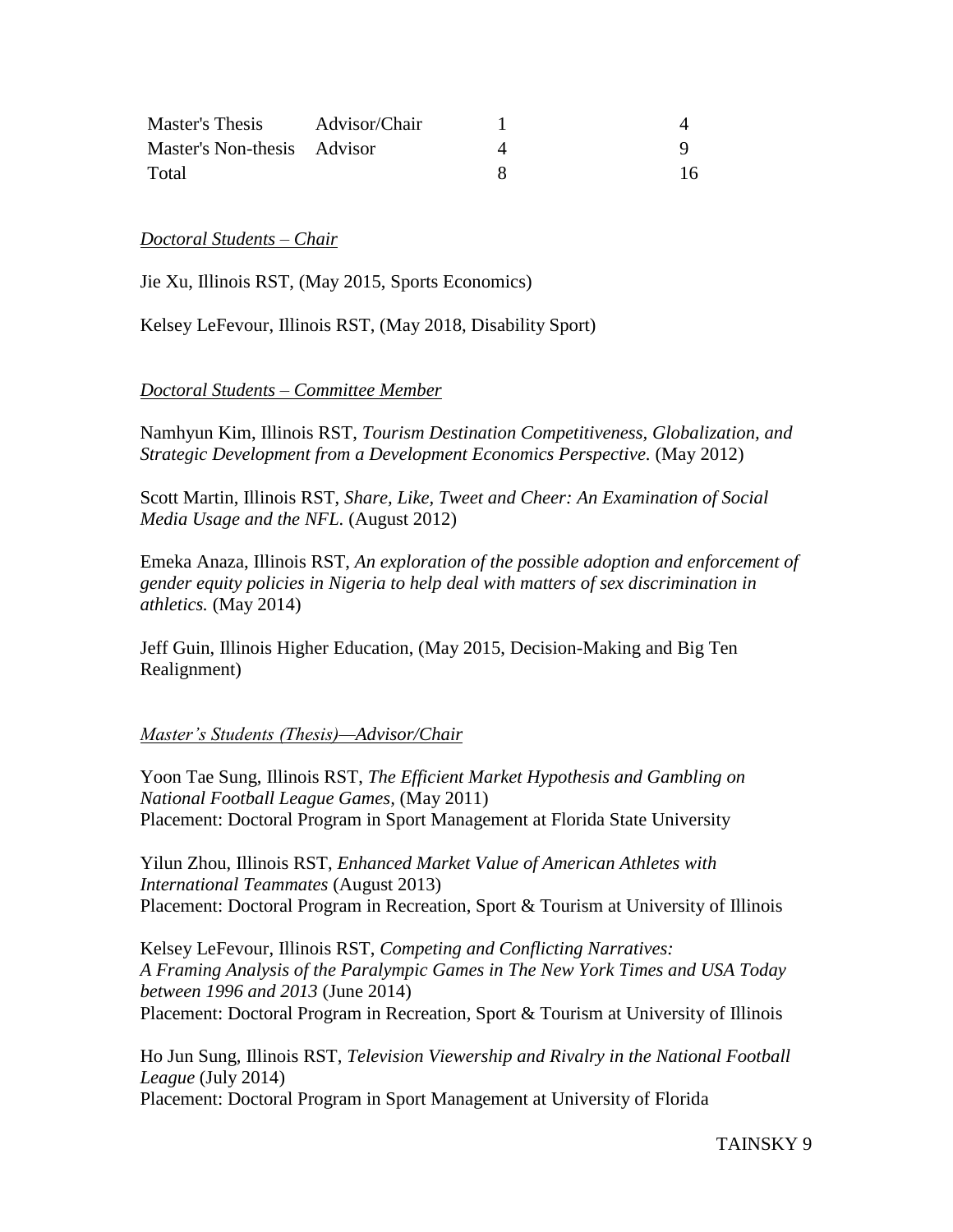K. Alexander Schmidt, Illinois RST, (December 2014, Sports OT and Acculturation)

## *Master's Students (Non-Thesis)—Advisor*

Emily Gundersen, Illinois RST, (December 2010) now Senior Project Manager at Doner. Detroit, MI

Scott Leserman, Illinois RST, (December 2010), now Assistant Women's Volleyball Coach at University of Illinois

Matthew Wille, Illinois RST, (May 2012), now Assistant Sports Information Director at University of Illinois

Jackie Kropp, Illinois RST, (December 2012), now Assistant Track & Field Coach at Loyola University Chicago

Allison Buckley, Illinois RST, (May 2013), now National Sales Coordinator at Learfield Sports

Nicole Mechling, Illinois RST, (May 2013), now Communications Coordinator at Health Alliance

Jessica Abitz, Illinois RST, (May 2014), now Assistant Basketball Coach at Upper Iowa University

Molly Downtain, Illinois RST, (May 2014), now Youth National Teams Coordinator at US Soccer Federation

Justin Spring, Illinois RST, (May 2014), now Men's Gymnastics Coach at University of Illinois

Tayler Onion, Illinois RST, (December 2014)

Daniel Bolsen, Illinois RST, (May 2015)

Tian Xia, Illinois RST, (May 2015)

Kale Brinkoetter, RST, (May 2016)

## AWARDS

**University of Illinois** List of Teachers Ranked as Excellent by Their Students RST 199SE (Spring 2010, Spring 2011)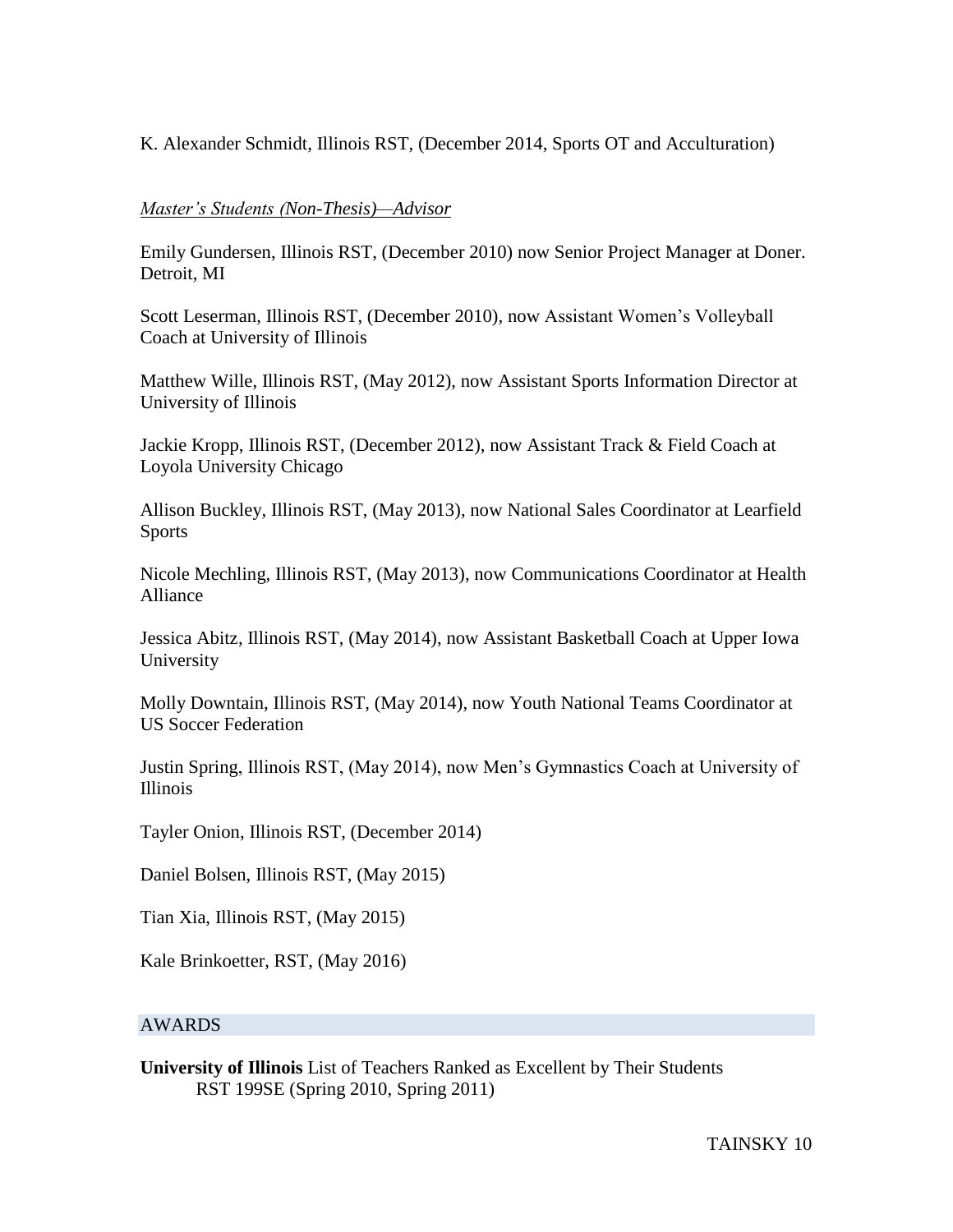RST 516 (Spring 2011, Spring 2012, Spring 2014\*) RST 520 (Fall 2011) RST 594SE (Fall 2010)

## **University of Michigan** Rackham Regents Fellow (2005-2008)

\* Outstanding Rating

# UNIVERSITY SERVICE

## **University of Illinois**

*Department of Recreation Sport & Tourism*

Director of Undergraduate Studies (2013-2016)

Co-Director, Tourism and Sport Management Research Laboratory (2011-2013)

Graduate Studies Committee (2008-2013)

Faculty Search Committee (2010-2011, 2012-2013)

Grievance Committee (2009-2010, 2012-2013)

Faculty Advisory Committee (2009-2011)

# *College of Applied Health Sciences*

Search Committee, Associate Dean for Academic Affairs (2013-2014)

Grievance Committee (2009-2011, ad hoc 2014)

## **University of Michigan**

## *School of Kinesiology*

Kinesiology Student Leadership (2007-2008)

Curriculum Advisory Group (2006-2008)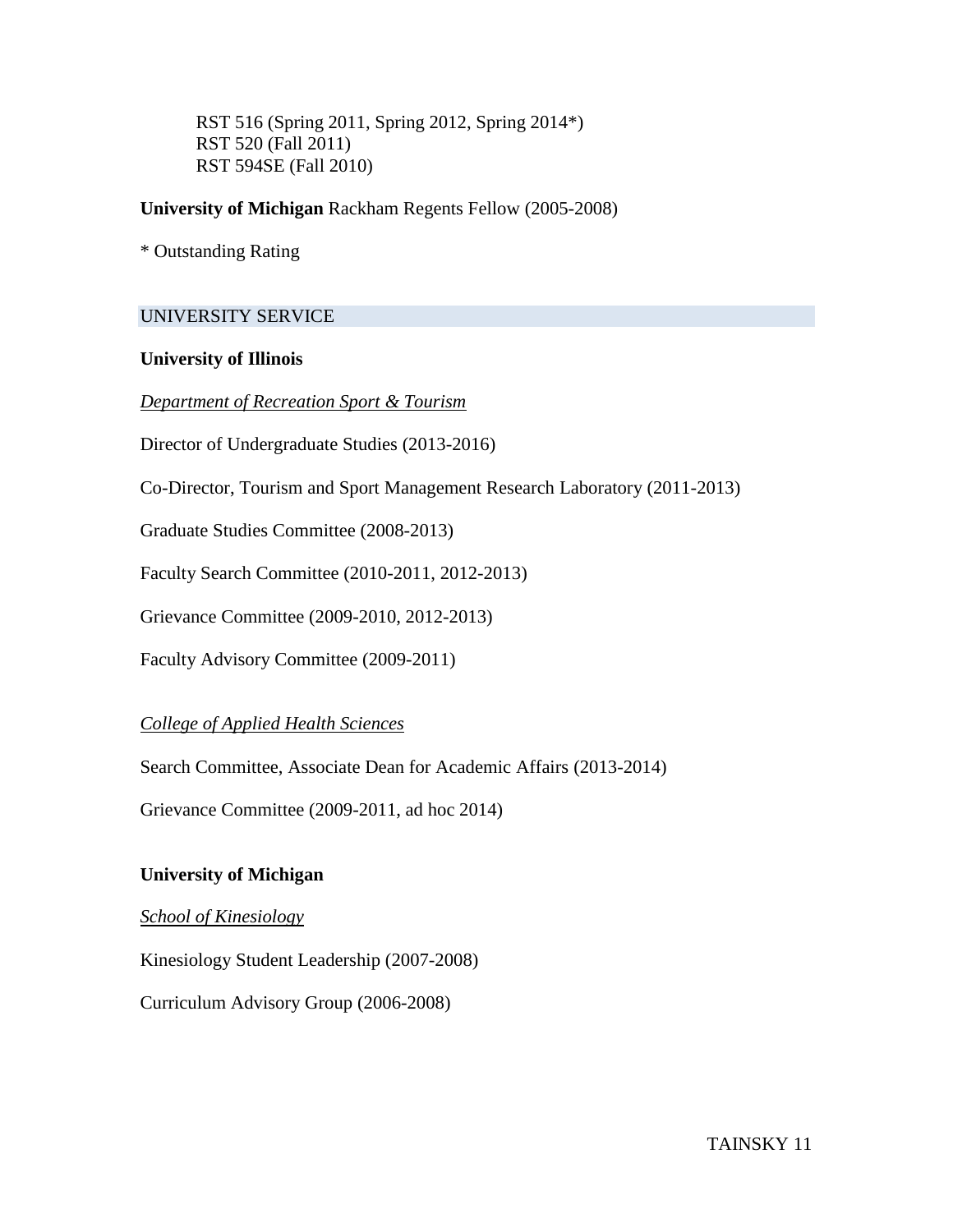#### PROFESSIONAL SERVICE

#### *Organizational*

North American Society for Sport Management Diversity Committee (2014-2016) Section Head, Finance (2013) Nominating Committee (2008-2010, Chair 2009-2010) Student Board Representative (2007-2008)

#### *Editorial Board*

*Journal of Sport Management* (2012-present) *Sport & Entertainment Review* (2014-present)

#### *Ad Hoc Reviewer*

*Applied Economics* (2014) *Economic Inquiry* (2012-2014) *European Sport Management Quarterly* (2013-2014) *Journal of Intercollegiate Sport* (2012-2014) *Journal of Issues in Intercollegiate Athletics* (2010, 2014) *Journal of Leisure Research* (2009) *Journal of Management & Organization* (2014) *Journal of Media Economics* (2011, 2013) *Journal of Quantitative Analysis in Sports* (2014) *Journal of Sport Management* (2009- present) *Journal of Sports Economics* (2011-2013) North American Society for Sport Management Conference (2011, 2012, 2014) *Review of Industrial Organization* (2011) *Social Science Quarterly* (2009, 2010) *Sport Management Review* (2011, 2012, 2014)

#### INVITED LECTURES

University of Michigan (2013) University of Florida (2014) Grand Valley State University (2014)

#### PROFESSIONAL AFFILIATIONS

International Association of Sports Economists